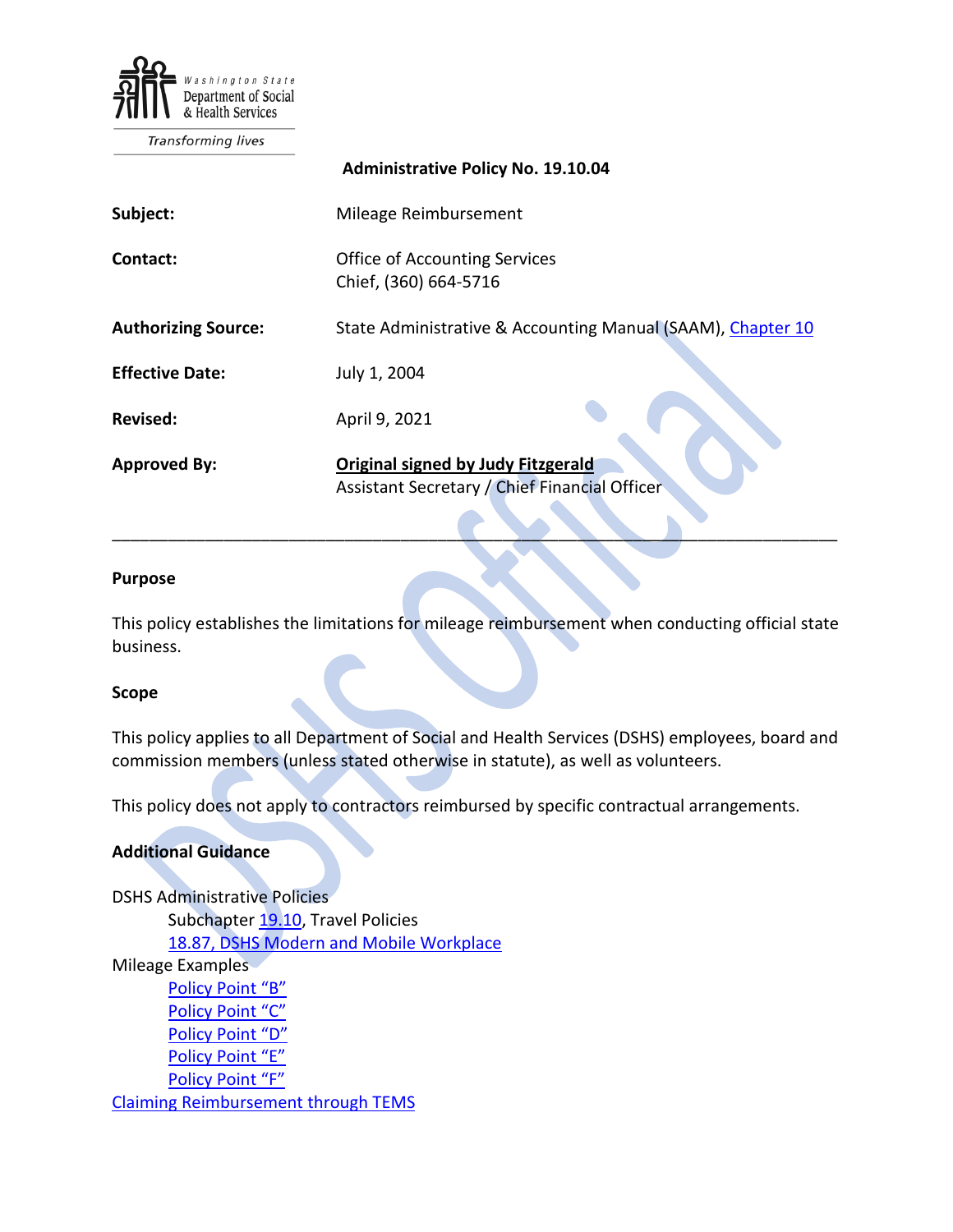Administrative Policy No. 19.10.04 April 9, 2021 Page 2

## [Travel Website](http://one.dshs.wa.lcl/FS/Fiscal/Accounting/Travel/Pages/default.aspx)

### **Definitions**

**Advantageous** means direct non-financial, work-related benefits accruing to the state.

**Commute** means travel between the official residence and official station, or when the official residence and official station are the same city or town, travel from the traveler's home to their first business stop within their official station/residence and the travel from their last business stop within their official station/residence to their home. In multiple official station assignments, it is the travel between the official residence and the official station where the traveler is assigned to on that particular day. This includes use of a privately owned vehicle, bus, vanpool, and other modes of transportation.

**Commute route** means the most direct route between the last stop (home or business stop) within the official residence and the first stop (regular workplace or business stop) within the official station, or vice versa. When the official residence and official station are the same city or town, the commute route is the most direct route from the traveler's home to their first business stop within their official station/residence and the most direct route from the last business stop within their official station/residence to their home. (See [Commute Mileage](http://one.dshs.wa.lcl/FS/Fiscal/Accounting/Travel/Documents/Commute%20Mileage%20Diagram.doc)  [Diagram\)](http://one.dshs.wa.lcl/FS/Fiscal/Accounting/Travel/Documents/Commute%20Mileage%20Diagram.doc)

**Department** refers to the Department of Social and Health Services (DSHS).

**Economical** means direct financial, work-related costs that occur at the least cost to the state and which the state is responsible to pay.

**Most direct route** refers to the "shortest distance" as shown by a standard highway mileage guide or electronic mapping system or software.

**Multiple official stations** refer to the official station status of employees who are assigned on specific days / hours to work at more than one official station.

**Official residence** means the city, town, or other location where the traveler maintains their primary residence. For employees, this information is obtained from their personnel records. For non-employees, this information is obtained from Form 09-415 (Authorization for Expenditures).

**Official state business** are activities performed by an official or state employee, authorized volunteer, or contractor, work experience program participant, student, or employee of another governmental jurisdiction as directed by his or her supervisor in order to accomplish state programs or as required by the duties of his or her position or office.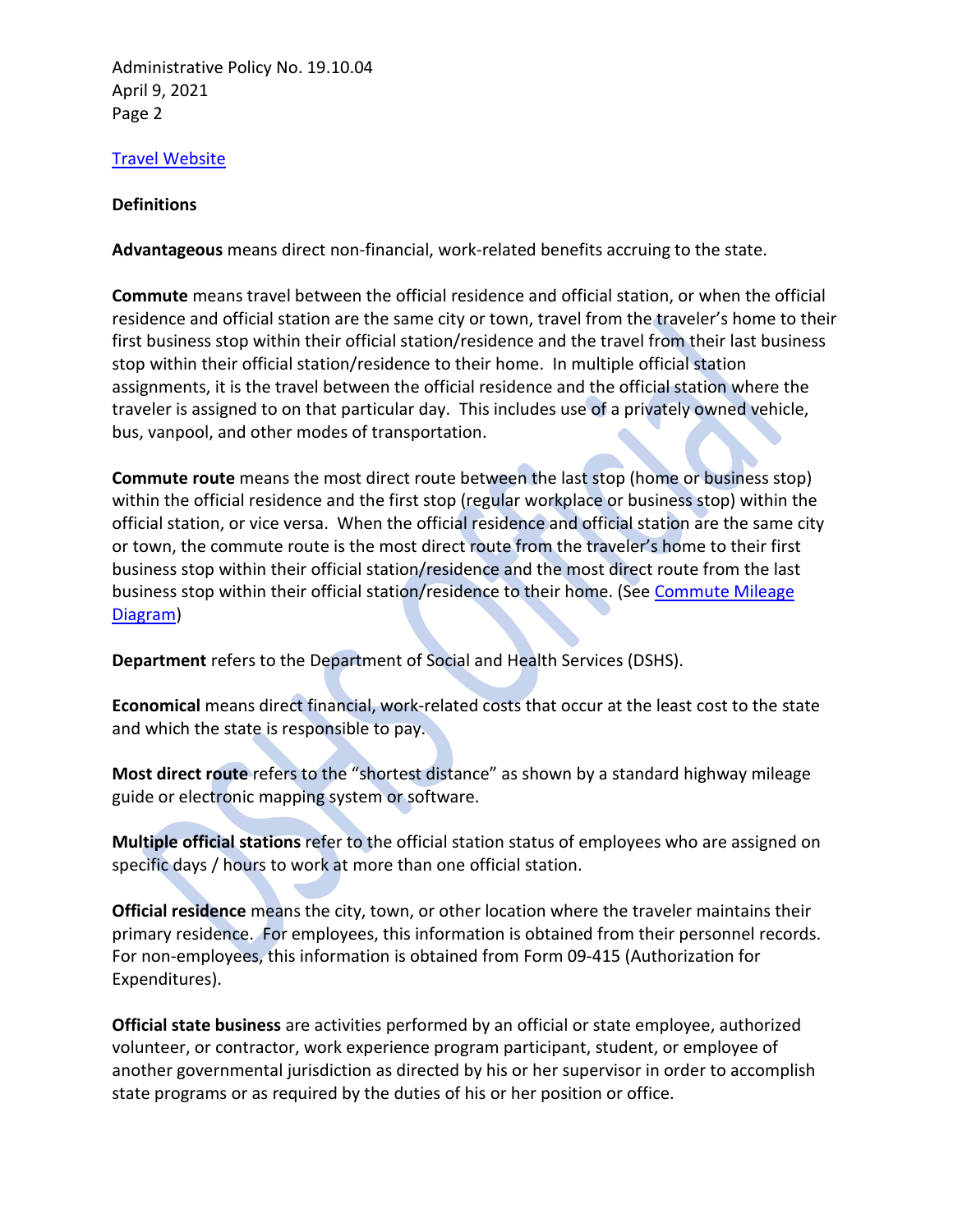Administrative Policy No. 19.10.04 April 9, 2021 Page 3

**Official station** means the city, town, or other location where the traveler's office is located, or the city, town, or location where their work is performed on a permanent basis. When a traveler does not have a regular workplace, the city, town, or other location of their official residence is considered their official station. For the purposes of these travel regulations, Olympia, Tumwater and Lacey are considered the same official station. A traveler's official station is to be designated by their Appointing Authority and is to be determined by the needs of the agency and not assigned because it is the home or preferred living area of the traveler.

**Regular workplace** means the location where the traveler normally performs his or her work (excludes meeting and conference rooms). This is normally the traveler's office, but if the traveler is not assigned to an office, it is the location where the majority of their work is performed.

**Regularly scheduled work hours** means the established work schedule of an employee as documented in their personnel records. For non-employees, the regularly scheduled work hours are considered to be 8:00 AM – 5:00 PM (M-F) unless documented otherwise on DSHS Form 15-187.

**Teleworking** means to work, at least once every two weeks, from the employee's home, or from an office near the employee's home, rather than from the employee's official work station.

**Traveler** means any DSHS employee, officer, volunteer, board or commission member traveling on behalf of DSHS on official state business.

### **Policy**

- **A. Travelers must meet the following requirements, on both scheduled and nonscheduled work days, to be eligible for reimbursement of mileage expenses. The traveler must have:**
	- 1. Conducted official state business.
	- 2. Used a privately owned vehicle if it is found to be more advantageous or economical to the state then using a state owned or operated vehicle.
		- a. Non-employees are not required to drive a state-owned or operated vehicle.
		- b. Carpooling is considered more advantageous or economical to the state, unless business requirements preclude carpooling as determined by the approving manager.
	- 3. Driven on the most direct route unless taking an indirect route was more advantageous or economical to the state.